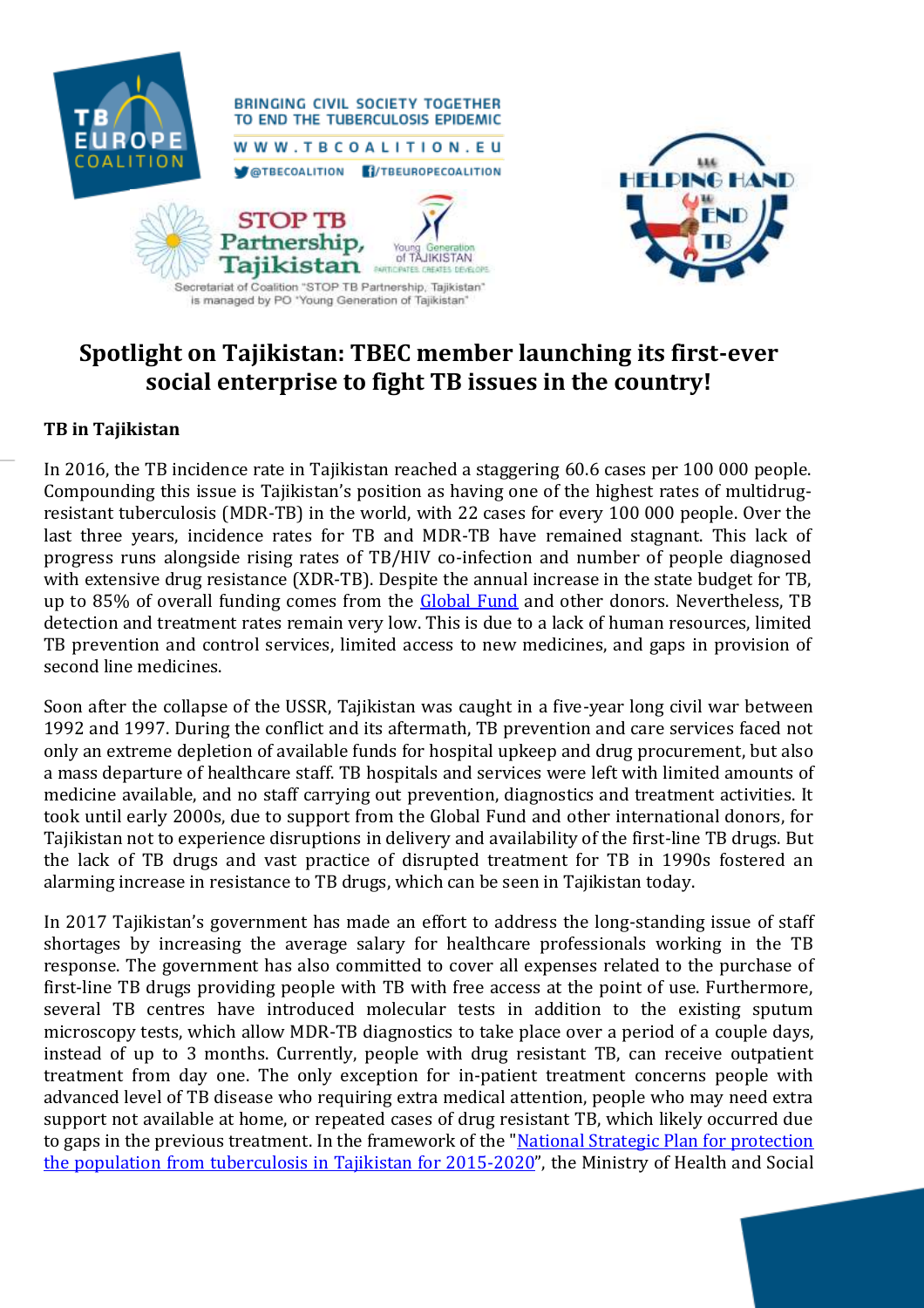



Protection of Population aims to continue reduction of the number of beds and further decentralisation of TB services.

The Republican Centre of Protection of Population from Tuberculosis (Tajikistan's National TB Control programme), under the Ministry of Health and Social Protection of Population, struggles to address a myriad of issues linked to TB prevention, diagnostics, care and treatment. The TB services often do not have sufficient funding to carry out the activities needed, especially in rural areas. In Tajikistan, for example, if a person is diagnosed with TB, in some regions, the local healthcare centre will not be able to cover expenses related to TB testing of the rest of the family members, including children. One such test costs up to 4 US dollars – a substantial amount in rural Tajikistan. Traditionally, several families live under one roof making it unlikely for the extended family to be able to afford TB testing on their own.

Up to 1 million Tajiks are engaged in seasonal work in Russia and other Central Asian countries. This seasonal migration fuels further issues for TB care. Due to poor housing and living conditions, Tajik migrant workers can often develop active TB. It is common for it to be left untreated due to the high costs of treatment, caused by a lack of coverage under national insurance. On occasion, fear of deportation back to their home country, as a result of their immigration status, can prevent migrant workers from seeking treatment. Furthermore, the seasonality of their work means that in the case of taking the treatment, migrants will most likely interrupt their treatment to return home or to go to work in another country. It is estimated that around one fifth of TB cases are amongst seasonal migrants. Finally, the heavy dependence on international donors for TB treatment raises questions about the long-term sustainability of TB services. For example, in addition to existing 14 [Genexperts](https://www.tbfacts.org/xpert-tb-test/) several Genexperts will be purchased with the support of the Global Fund, however there is little clarity regarding who or how will the expenses be covered in the long run.



## **STOP TB Partnership Tajikistan**

STOP TB Partnership Tajikistan is an informal network of TB activists, CSOs, health care professionals and government representatives, founded in Dushanbe in 2014. In 2017, the Secretariat of Partnership managed two international projects. The first is a project focused on the identification of advocacy priority TB issues in Tajikistan. The [STOP TB Partnership](http://www.stoptb.org/) Challenge Facility for Civil Society supported this project. The second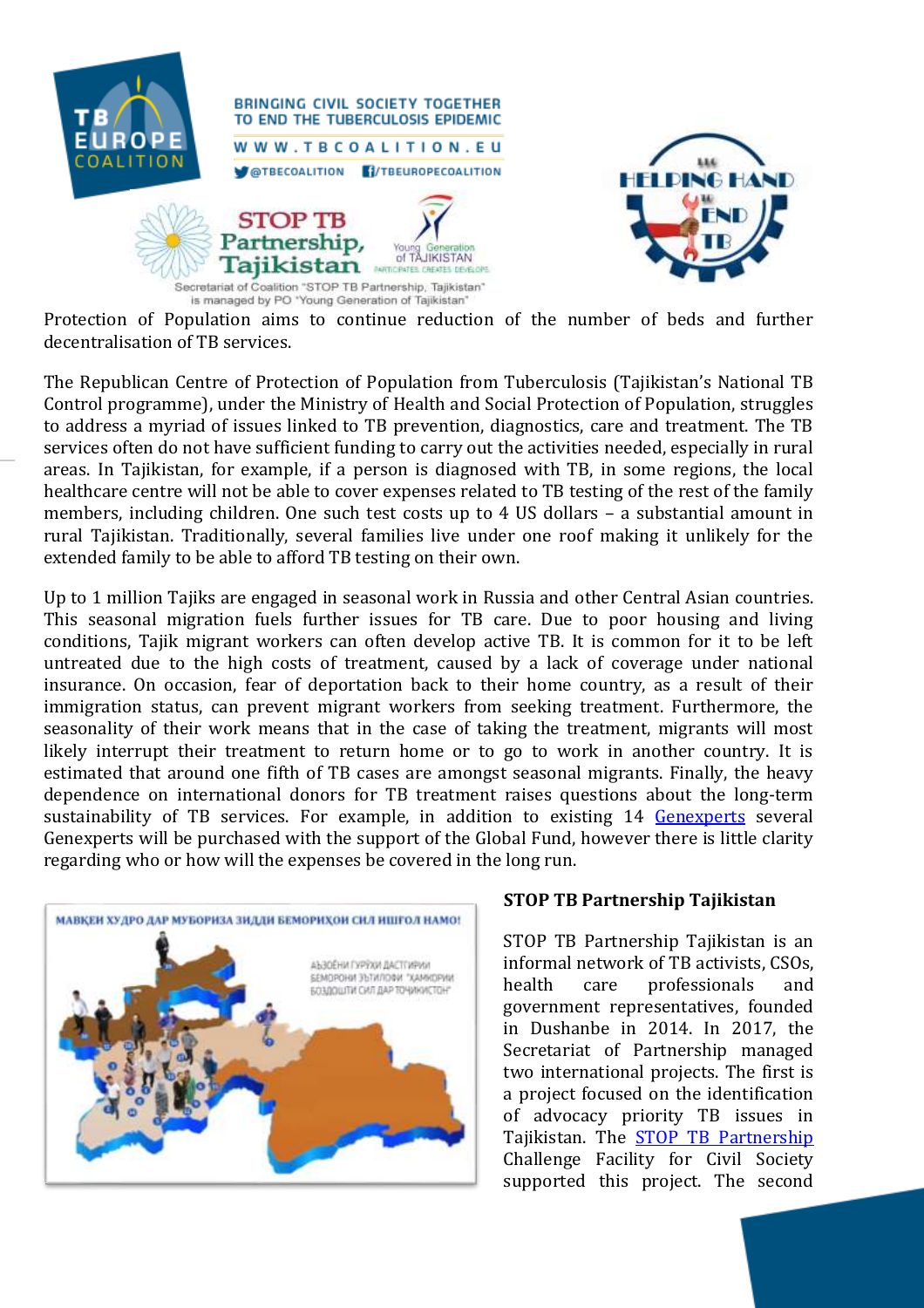

**BRINGING CIVIL SOCIETY TOGETHER** TO END THE TUBERCULOSIS EPIDEMIC WWW.TBCOALITION.EU **MOTBECOALITION FI/TBEUROPECOALITION** 





project is aimed at increasing capacity of civil society to advocate for effective and efficient TB services and is supported by the Global Fund in the framework of TB Regional EECA Project [\(TB-](https://twitter.com/tbrep?lang=en)[REP\)](https://twitter.com/tbrep?lang=en). In addition to both projects, the Partnership has developed several initiatives at the local level, aimed at increasing both the sustainability and independence of the Partnership and their services.

The Partnership is able to operate within the existing legislative framework of Tajikistan. In addition to the Law of the Republic of Tajikistan on Volunteering activities, the Ministry of Health and Social Protection of Population has issued an Order to create patient support groups directly linked to observed treatment cabinets across the country. Civil society organisations working on TB have a clear and well-established legal framework within which to plan their activities and events. The Partnership has used this opportunity to create 23 different patient support groups across 14 districts. The patient support groups include doctors, nurses, volunteers and TB survivors. Initially, the majority of patient support groups were funded by donations from TB survivors and their families. The donations allowed regular meetings to be held, with volunteers carrying out case finding, treatment support and follow-up, and also the production of audio, video and print materials that explain what TB is. In some districts, the Partnership organised roundtables with key local decision makers, health care professionals and TB survivors.

During the 2016 General Assembly the long-term financial security of the organisation was secured. A local Tajik entrepreneur, inspired by the work of the Partnership, approached the Secretariat with an offer to support their activities in a sustainable manner. This was matched with a viable and sustainable long-term business plan for a social enterprise that aims to support patient support groups through revenues gained through commercial activity. As the majority of the Dushanbe's population owns at least two cars, a car repair shop seemed like a perfect fit. The entrepreneur agreed to cover the costs of renovation of the shop, the purchase of necessary tools



and the hiring of several car mechanics. The profit made after paying the rent and salaries will go directly to cover expenses of the patient support groups – salaries of case managers, expenses for food or medicine for people with TB and their families.

The partnership started a [Facebook page,](https://www.facebook.com/%D0%94%D0%B0%D1%81%D1%82%D0%B8-%D0%9C%D0%B0%D0%B4%D0%B0%D0%B4-%D0%91%D0%B0%D1%80%D0%BE%D0%B8-%D0%91%D0%BE%D0%B7%D0%B4%D0%BE%D1%88%D1%82%D0%B8-%D0%A1%D0%B8%D0%BB-1415372455179142/) which showcases the groups' activities and lists the funds spent on patient support groups and people with TB, including personal testimonies. Furthermore, TB